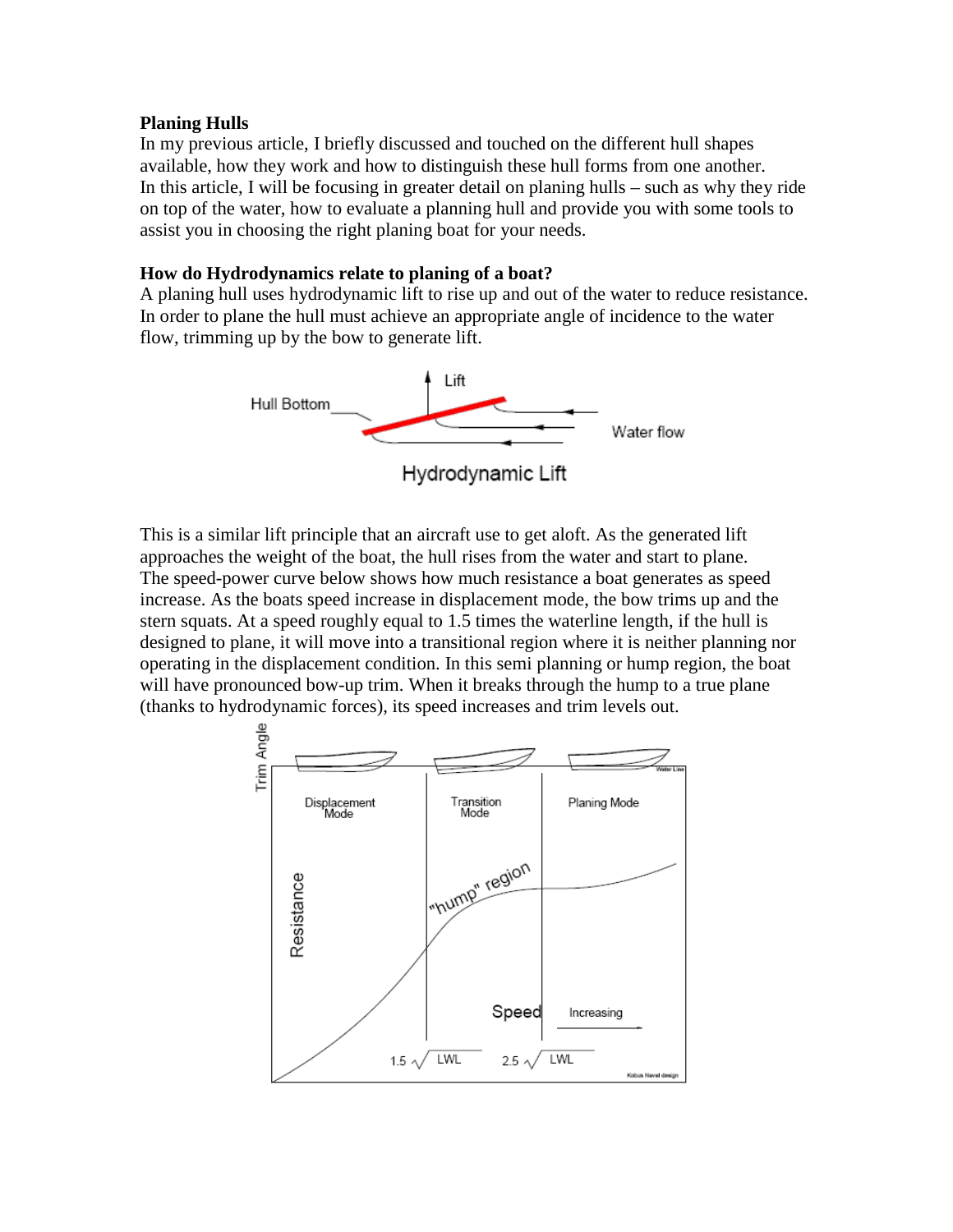# **Common Features of Planing Hulls:**

The need to generate hydrodynamic lift places constraints on planning hull designs such that all true planning monohulls share a number of features in common.



# **1. Chines**

Look at many power boats from the side and you will see more or less a sharp corner on either side where the hull bottom meets the Topside. This is the chine. Because life is not as simple, chines comes in different forms – Hard chine (angular), Soft chine (rounded) or a reverse chine.

A hard chine is intended to throw spray to the sides of the hull and to prevent water from rising up the hull sides where it will increase drag. Chines with a wide flat area (called chine flats) contribute significantly to create lift in the moving boat. Soft chines describe a sharp turn in the hull section but not a hard corner. The main characteristic of a soft chine boat is the smoother ride it creates in seaway. Much softer than a hard chine but top speed on soft chine boats is however not as high as hard chine boats.

Reverse Chine actually turn downward towards the water surface. The ultimate in reverse chine hull is the classic Boston Whaler (not regularly seen on the waters in SA), in which the chine forms a tunnel on either side. When the boat is underway, water thrown out by the center hull is deflected downward by the reverse chine to provide additional lift and gives an extremely dry ride. In extreme reverse chine design, one could almost say that the hull for is a cathedral hull (see previous article of leisure boating).

For most planing hulls the chine should be immersed below the waterline from midships (more or less the mid section of the boat) towards aft at a depth roughly 1.5% to 4% of the maximum chine beam. The chine should run parallel to the DWL (Design Waterline), from the transom forward to about midships. From Midships fwd to the stem, the chine sweep up higher, to the height above the DWL about equal to a distance 0f 20% - 25% of maximum chine beam.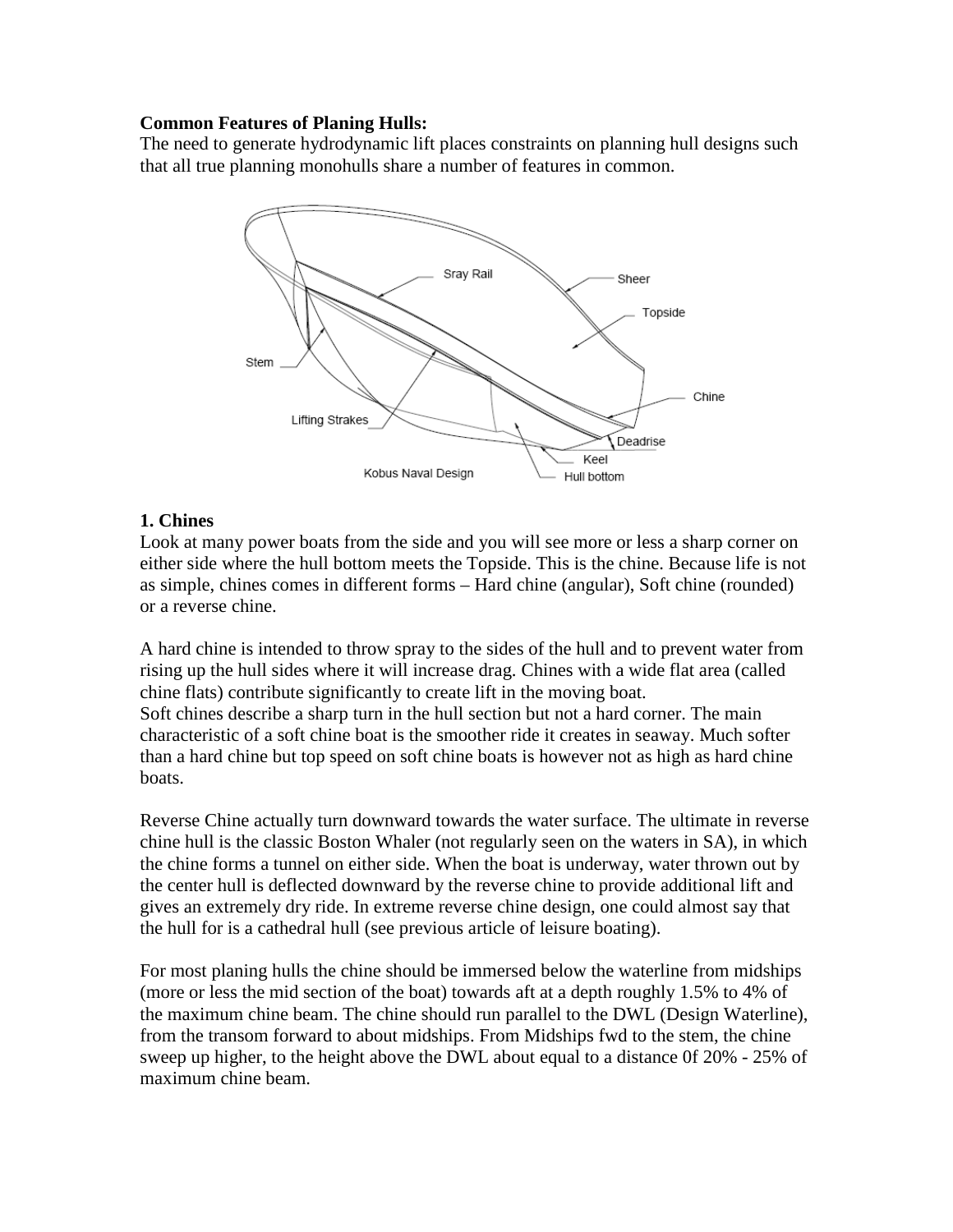# **2. Deadrise**

Deadrise is the angle a hull bottom makes with the horizontal plane viewed from ahead or astern. The right amount of deadrise gives a boat directional stability, a softer ride and reduces wetted surface drag as the boat rises on a plane. Deadrise is said to be "constant" if it stays approximately the same from midships to the transom. Deadrise is "variable" if it changes from a deep angle at midships to a shallow angle at the transom.

For **inshore crafts**, deadrise can be about  $10 - 12$  degrees from the midships aft, increasing from midships as you go forward towards the bow.

For **coastal craft**, deadrise should be 15 to 20 degrees from midships aft, increasing as you go fwd towards the bow.

For **offshore boats**, deadrise should be 20 to 25 degrees from midships aft, increasing as you go forward. Some very high speed offshore boats use deadrise in the afterbody as high as  $26 - 30$  degrees. This is to soften the impact of reentry when the entire boats jumps clear of the water and slams back down, at speeds in excess of 50 knots

In general, the deadrise angle determines at what speed and seastate a planing boat can best power.

# **3. Lifting, Running strakes or Spray rails**

Spray rails provide additional lift for high speed hulls. They are usually triangular in cross section with the bottom face parallel to the water surface.

The number and location of spray rails, as well as their run along the hull, is a subject on which there isn't clear agreement. Different designers and builders each have their favored system and each is sure that their system works best.



In the earlier years, many designers ran the spray rails along the buttock lines. *(Buttock Lines is a set of lines designers use to define the hull underbody. These lines are the curves that result from slicing the hull from top to bottom and front to back – like slicing your loaf of bread from end to end along the side. Experience designers can tell much about a boats potential performance from studying the buttock lines).* In other words the spray rails were dead straight if you look from them from directly beneath the hull. This caused the spray rails to curve up in profile and intersected with the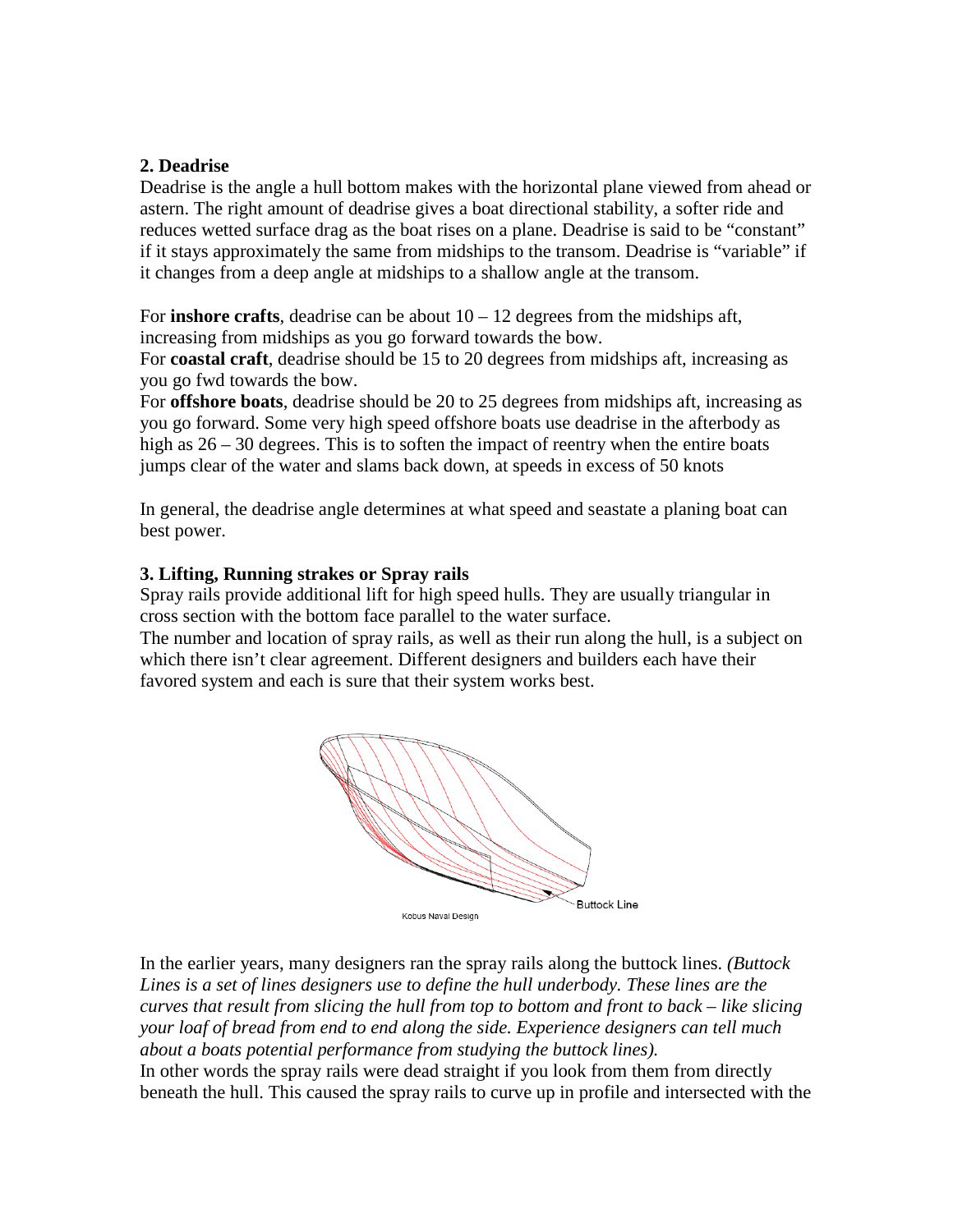chine. The reasoning was that water low straight aft along the spray rails which generated added lift with minimal added resistance. A few designers still prefer this method.

Generally, the modern thinking is the spray rails are dead straight (follow the buttocks) aft of station 4 to 5 (5 is generally midships), but curve in (in plan view) as well as sloping gently up, rather that following the buttocks as they run forward. In this way, the spray rail doesn't cause an intersection with the chine.

Within reason, the more spray rails the better, however more than four per side is overkill. The same hull without any spray rails will, through, be a little wetter and a little slower, and will have less dynamic stability.

# **My "Rule of thumb" for this issue:**

Need to know how much fuel to carry in order to meet the range required? An easy calculation is:

For petrol engines fuel consumption can be estimated as: Litres/ $hr = 0.508$  x KWprop

For diesel engines fuel consumption can be estimated as: Litres/hr =  $0.274 \times$  KWprop

Where:  $KW$ prop = Kilowatts from propeller power curve



# **Who is Kobus Potgieter and Kobus Naval Designs?**

Kobus started in the inflatable boat industry 22 years ago. He was the first manufacturer of locally produced inflatable boats in South Africa. Through this company he and a few friends started the Trans Agulhas race, which led to a design revolution in the industry altering designs to have less resistant and smoother ride.